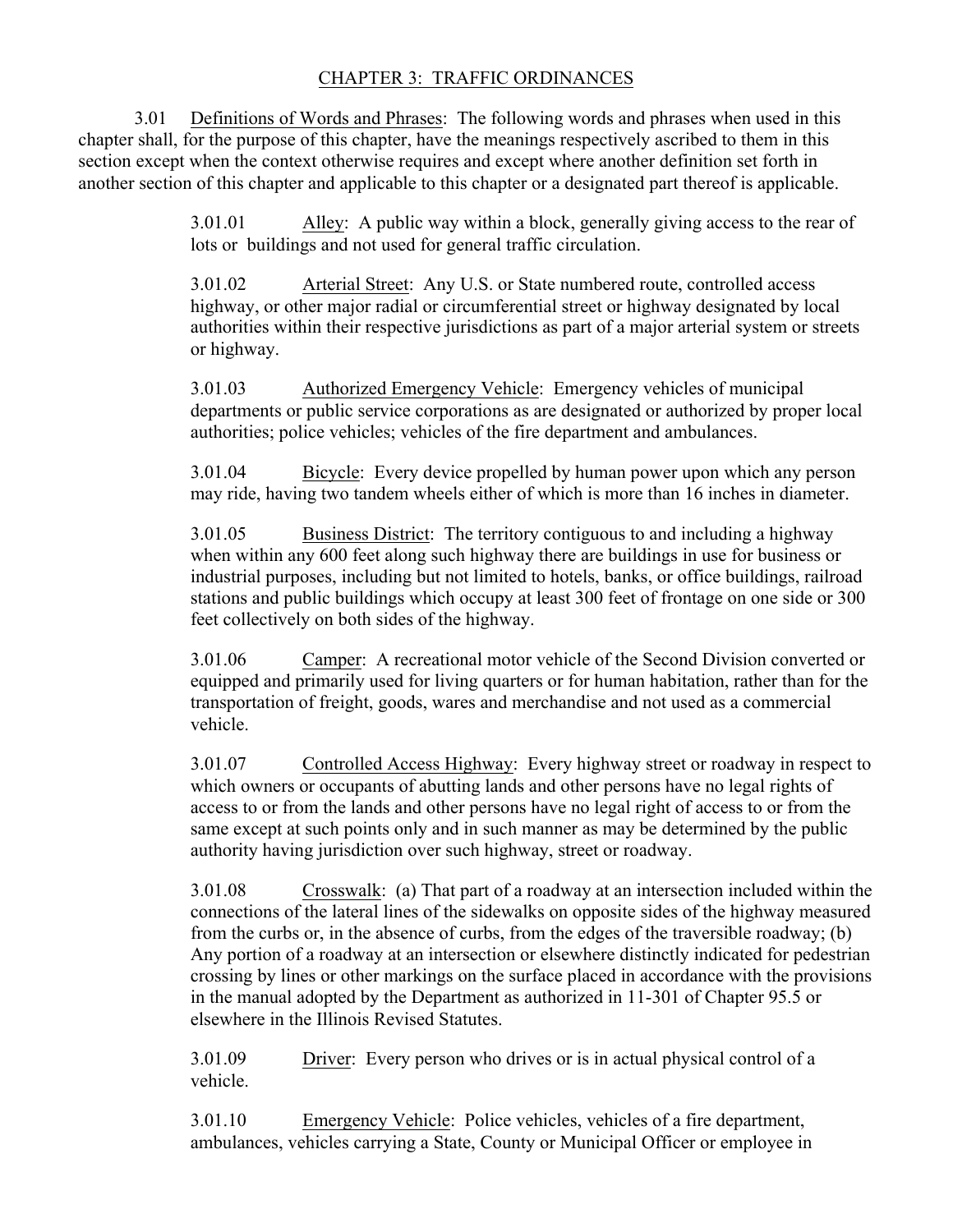response to an emergency call, and emergency vehicles of public service corporations on an emergency call.

3.01.11 Farm Tractor: Every motor vehicle designed and used primarily as a farm implement for drawing wagons, plows, mowing machines and other implements of husbandry, and every implement of husbandry which is self-propelled.

3.01.12 Flammable Liquid: Any liquid which has a flash point of 70 degrees Fahrenheit or less, as determined by a tagliable or equivalent closed-up test device.

3.01.13 Highway: The entire width between the boundary lines of every way publicly maintained when any part thereof is open to the use of the public for purposes of vehicular travel.

3.01.14 House Trailer: (a) A recreational trailer or semitrailer equipped and used for living quarters or for human habitation (temporarily or permanently) rather than for the transportation of freight, goods, wares, or merchandise; or (b) A house trailer or semitrailer which is used commercially (temporarily or permanently) that is, for the advertising, sales, display or promotion of merchandise or services, or for any other commercial purpose except the transportation of property for hire or the transportation of property for distribution by a private carrier.

3.01.15 Implement of Husbandry: Every vehicle designed and adapted exclusively for agricultural, horticultural, or livestock raising operations, including farm wagons, wagon trailers or like vehicles used in connection therewith, or for lifting or carrying an implement of husbandry provided that no farm wagon, wagon trailer or like vehicle having a capacity of more than 400 bushels or a gross weight of more than 30,000 pounds, shall be included hereunder.

3.01.16 Improved Highway: Any roadway of concrete, brick, asphalt, macadam and crushed stone or gravel.

3.01.17 Intersection: The area embraced within the prolongation or connection of the lateral curb lines, of, if none, then the lateral boundary lines of the roadways of two highways which join one another at, or approximately at, right angles or the area within which vehicles traveling upon different roadways joining at any other angle may come in conflict; or (b) Where a highway includes two roadways 40 feet or more apart, then every crossing of each roadway of such divided highway by an intersection highway shall be regarded as a separate intersection; or (c) The junction of an alley with a street or highway does not constitute an intersection.

3.01.18 Lane-control Signal: An official traffic control device consisting of an electrically controlled and illuminated signal of a square or rectangular design and employing distinctive colors or symbols used to control the direction of vehicular flow on the particular land to which the indication applies.

3.01.19 Laned Roadway: A roadway which is divided into two or more clearly marked lanes for vehicular traffic.

3.01.20 Loading Zone: The space adjacent to a curb reserved for the exclusive use of vehicles during the loading or unloading of passengers or materials.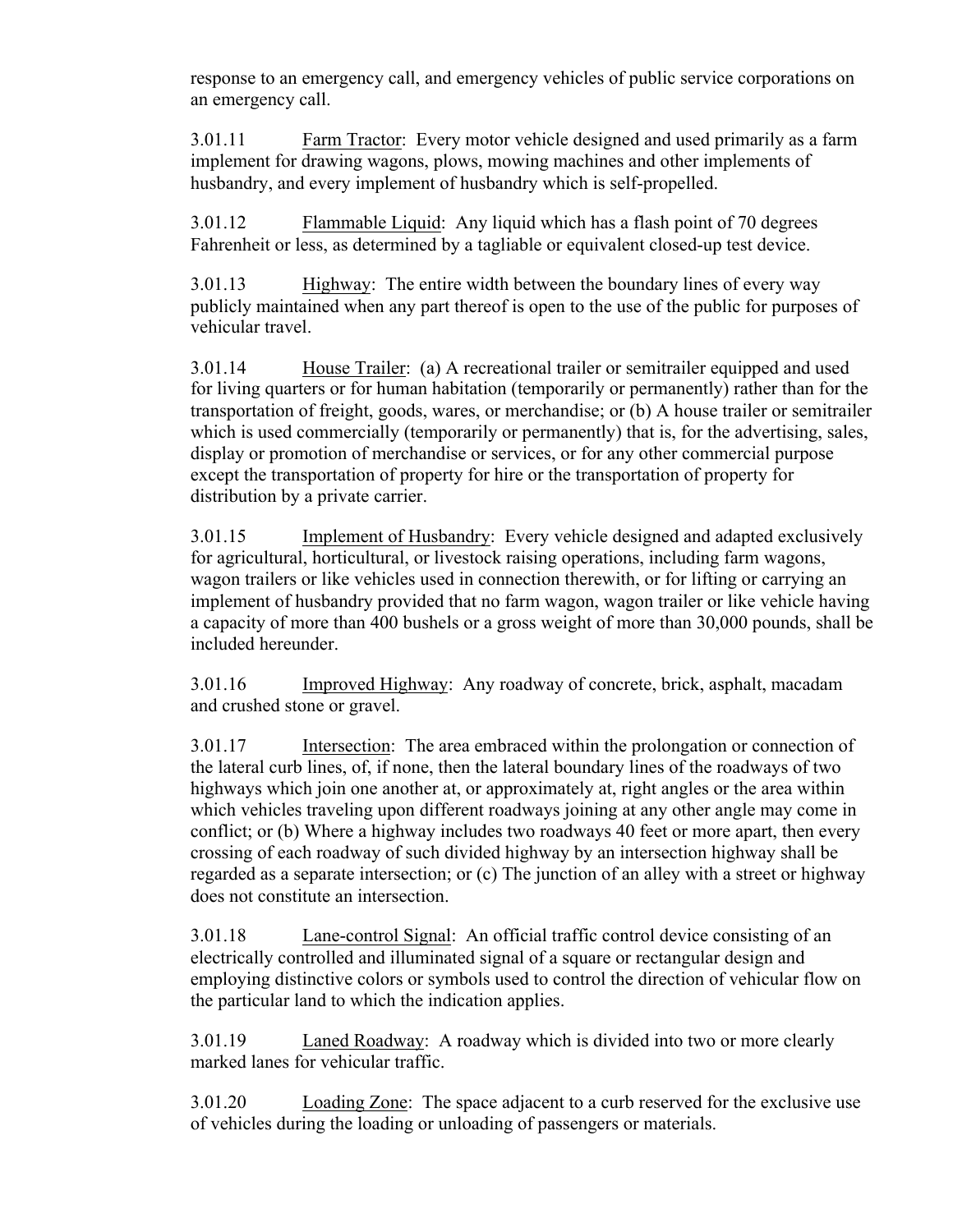3.01.21 Merging Traffic: A maneuver executed by the drivers of vehicles on converging roadways to permit entry into the junction thereof, wherein the driver of each vehicle involved is required to adjust his vehicular speed and lateral position so as to avoid a collision with any other vehicle.

3.01.22 Metal Tire: Every tire the surface of which in contact with the highway is wholly or partly of metal or other hard, non-resilient material.

3.01.23 Motor Vehicle: Every vehicle which is self-propelled and every vehicle which is propelled by electric power obtained from overhead trolley wires but does not operate upon rails.

3.01.24 Motorcycle: Every motor vehicle having a seat or saddle for the use of the rider and designed to travel on not more than three wheels in contact with the ground by excluding a tractor.

3.01.25 Motor Driven Cycle: Every motorcycle and every motor scooter with less than 150 cubic centimeter piston displacement including motorized pedacycles.

3.01.26 Motorized Pedacycle: A bicycle-type vehicle, which has tires with an overall inflated diameter of 19 inches or more, with fully operative pedals for propulsion by human power, equipped with a power drive system that functions directly or automatically only and not requiring clutching or shifting by the operator after the drive system is engaged, and a helper motor, with a cylinder capacity not exceeding 50 cubic centimeter displacement, which produces no more than 2.0 brake horsepower, and is capable of propelling the vehicle at a maximum speed of no more than 30 MPH on level ground.

3.01.27 Official Traffic Control Devices: All signs, signals, markings, and devices which conform with the State Manual and not inconsistent with this Act placed or erected by authority of the Village of Pesotum or an official of the Village of Pesotum having jurisdiction for the purpose of regulating, warning or guiding traffic.

3.01.28 Park or Parking: Means the standing of a vehicle, whether occupied or not, otherwise than when temporarily and actually engaged in loading or unloading merchandise or passengers.

3.01.29 Passenger Car: A motor vehicle which is designed for carrying not more than ten (10) persons, including multi-purpose passenger vehicles, that are designed for carrying not more than ten (10) persons.

3.01.30 Pedestrian: Any person afoot.

3.01.30a Pneumatic Tire: Every tire in which compressed air is designed to support the load.

3.01.31 Private Road or Driveway: Every way or place in private ownership and used for vehicular travel by the owner and those having express or implied permission from the owner, but not by other persons.

3.01.31a Private Living Coach: A recreational motor vehicle equipped and primarily used for living quarters, human habitation or for mobile living, rather than for the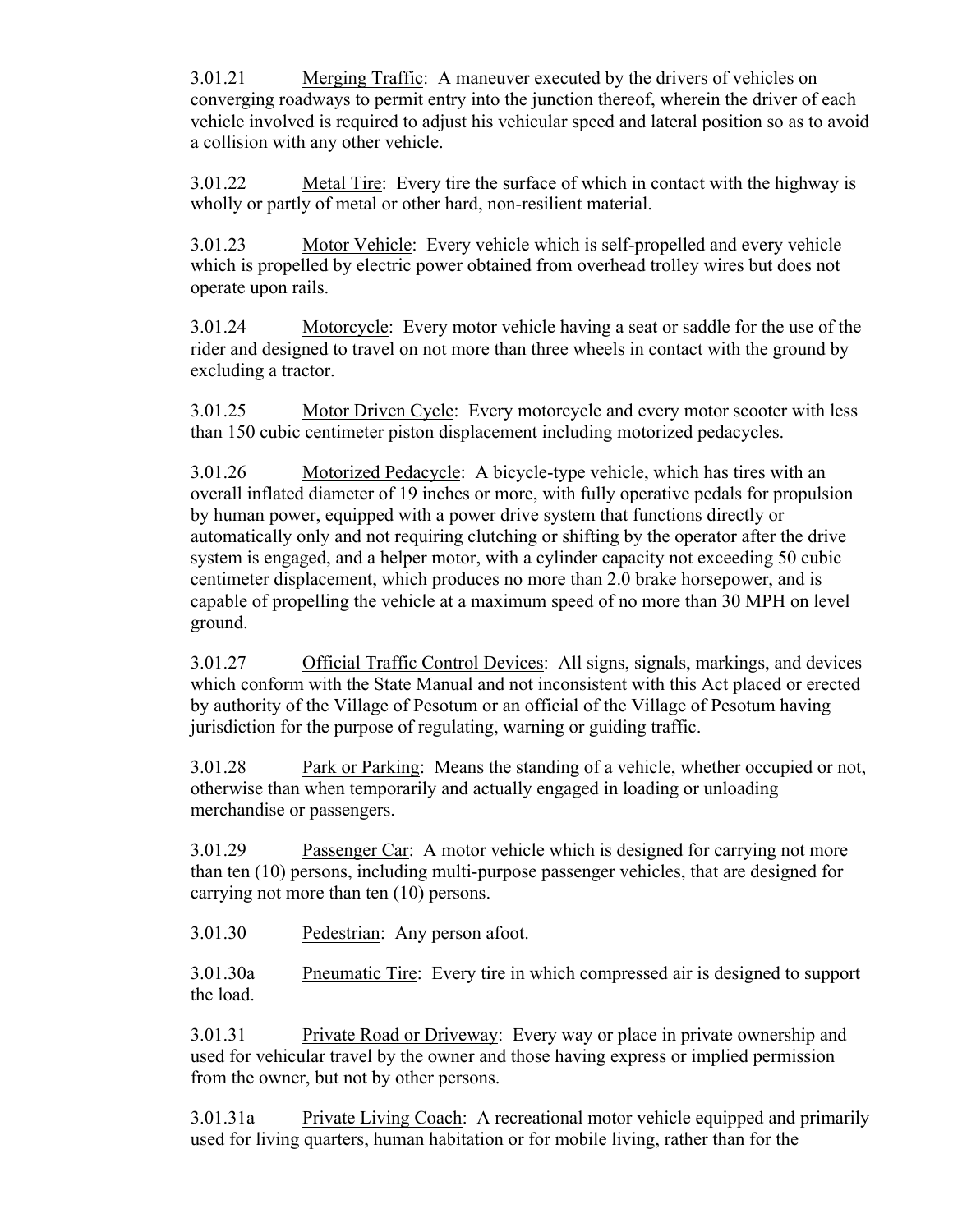transportation of persons, with direct access to the living quarters from the driver's seat and not used as a commercial vehicle.

3.01.32 Railroad: A carrier of persons or property upon cars, other than streetcars, operated upon stationary rails.

3.01.33 Railroad-Highway Grade Crossing: The intersection of stationary rails owned or used in the operation of a railroad corporation across a highway.

3.01.34 Railroad Signs or Signal: Any sign, signal, or device other than an official traffic control device erected in accordance with the laws governing same and intended to give notice of the presence of railroad tracks or the approach of a railroad train.

3.01.35 Railroad Train: A steam engine, electric or other motor, with or without cars coupled thereto, operated upon rails, except streetcars.

3.01.35a Recreational Vehicle: Every vehicle originally designed or permanently converted and primarily used for living quarters or for human habitation and not used as a commercial vehicle, including any house car, house trailer, camper or private living coach.

3.01.36 Residence District: The territory contiguous to and including a highway not comprising a business district when the property on such highway for a distance of 300 feet or more is in the main improved with residences or residences and buildings in use for business.

3.01.37 Right-Of-Way: The right of one vehicle or pedestrian to proceed in a lawful manner in preference to another vehicle or pedestrian approaching under such circumstances of direction, speed and proximity as to give rise to danger of collision unless one grants precedence to the other.

3.01.38 Road Tractor: Every motor vehicle designed and used for drawing other vehicles and not so constructed as to carry and load thereon either independently or any part the weight of a vehicle or load as drawn.

3.01.39 Roadway: That portion of a highway improved, designed or ordinarily used for vehicular travel, exclusive of the berm or shoulder. In the event a highway includes two or more separate roadways the term "roadway" as used herein shall refer to any such roadway separately but not to all such roadways collectively.

3.01.40 Safety Zone: The area or space officially set apart within a roadway for the exclusive use of pedestrians and which is protected or is so marked or indicated by adequate signs as to be plainly visible at all times while set apart as a safety zone.

3.01.41 School Bus: Every motor vehicle owned or operated by a religious institution, or a public or private nursery, or a primary or secondary school for the transportation of persons regularly enrolled in any such entity as students in grade 12 or below in connection with any activity of the entity.

3.01.42 Semitrailer: Every vehicle without motive power, other than a pull trailer, designed for carrying persons or property and for being drawn by a motor vehicle and so constructed that some part of its weight and that of its load rests upon or is carried by another vehicle.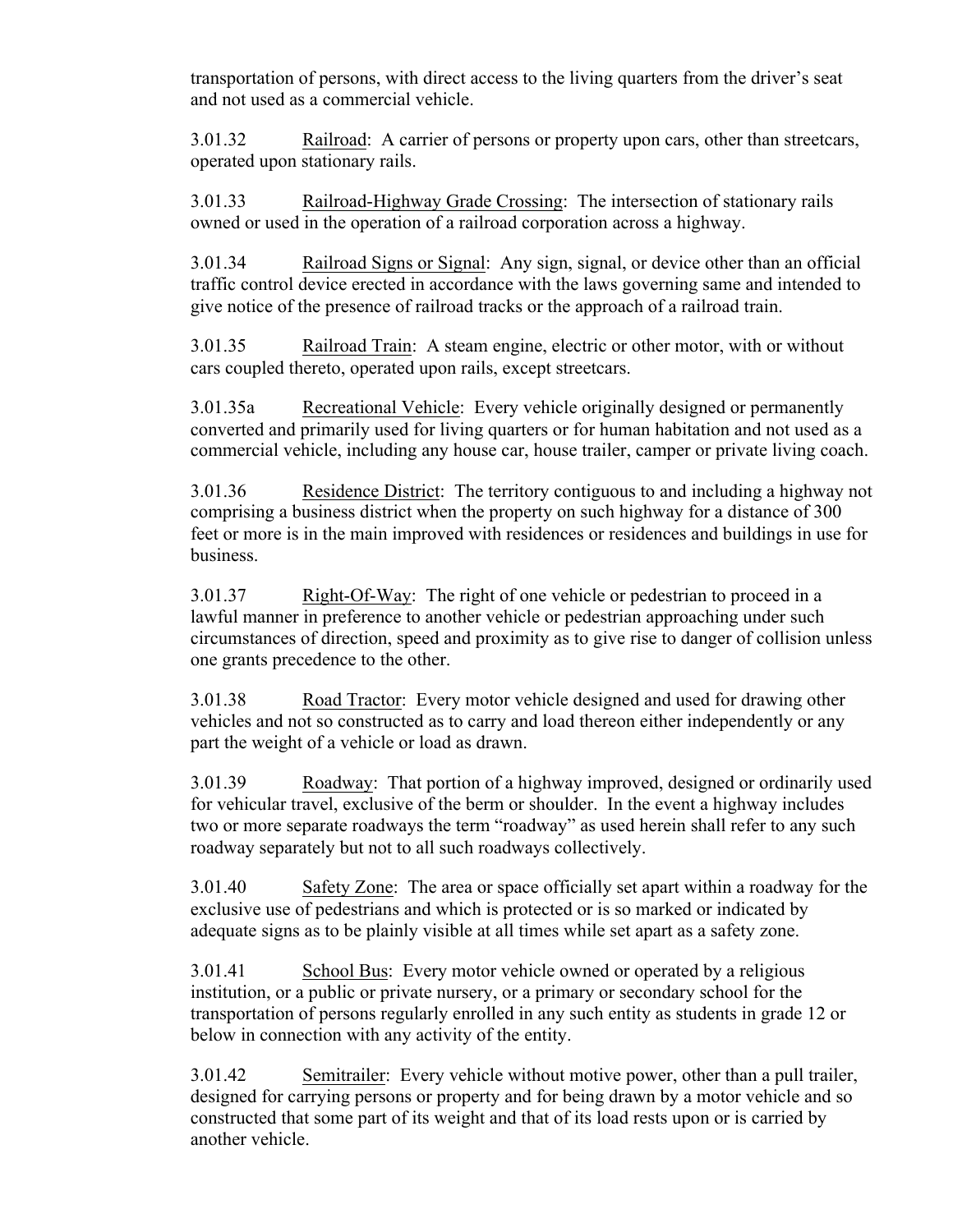3.01.43 Sidewalk: That portion of a street between the curb lines, or the lateral lines of a roadway, and the adjacent property lines, intended for use of pedestrians.

3.01.44 Solid Tire: Every tire of rubber or other resilient material which does not depend upon compressed air for the support of the head.

3.01.45 Stand or Standing: The halting of a vehicle, whether occupied or not, otherwise than when temporarily and actually engaged in receiving or discharging passengers.

3.01.46 Stop: When required means complete cessation from movement.

3.01.47 Stop or Stopping: Means any halting even momentarily of a vehicle, whether occupied or not, except when necessary to avoid conflict with other traffic or in compliance with the directions of a police officer or traffic-control sign or signal.

3.01.48 Street: The entire width between boundary lines of everyway publicly maintained when any part thereof is open to the use of the public for purposes of vehicular travel.

3.01.49 Suburban District: That portion of any city, village or incorporated town other than the business and residence districts.

3.01.50 Through Highway: Every highway or portion thereof on which vehicular traffic is given preferential right of way, and at the entrances to which vehicular traffic from intersecting highways is required by law to yield right of way to vehicles on such through highway in obedience to either a stop sign or a yield sign, when such signs are erected as provided in this Act.

3.01.51 Traffic: Pedestrians, ridden or herded animals, vehicles, streetcars and other conveyances either singly or together while using any highway for purposes of travel.

3.01.52 Traffic Control Signal: Any official traffic control device, whether manually, electrically or mechanically operated, by which traffic is alternately directed to stop and permitted to proceed, or by which traffic is directed to yield.

3.01.53 Trailer: Every vehicle without motive power in operation, other than a pole trailer, designed for carrying persons or property and for being drawn by a motor vehicle and so constructed that no part of its weight rests upon the towing vehicle.

3.01.54 Truck: Every motor vehicle designed, used or maintained primarily for the transportation of property.

3.01.55 Urban District: The territory contiguous to and including any street which is built up with structures devoted to business, industry or dwelling houses situated at intervals of less than 100 feet for a distance of a quarter of a mile or more.

Rev. 86-3 (3.01.52 only) 11/5/86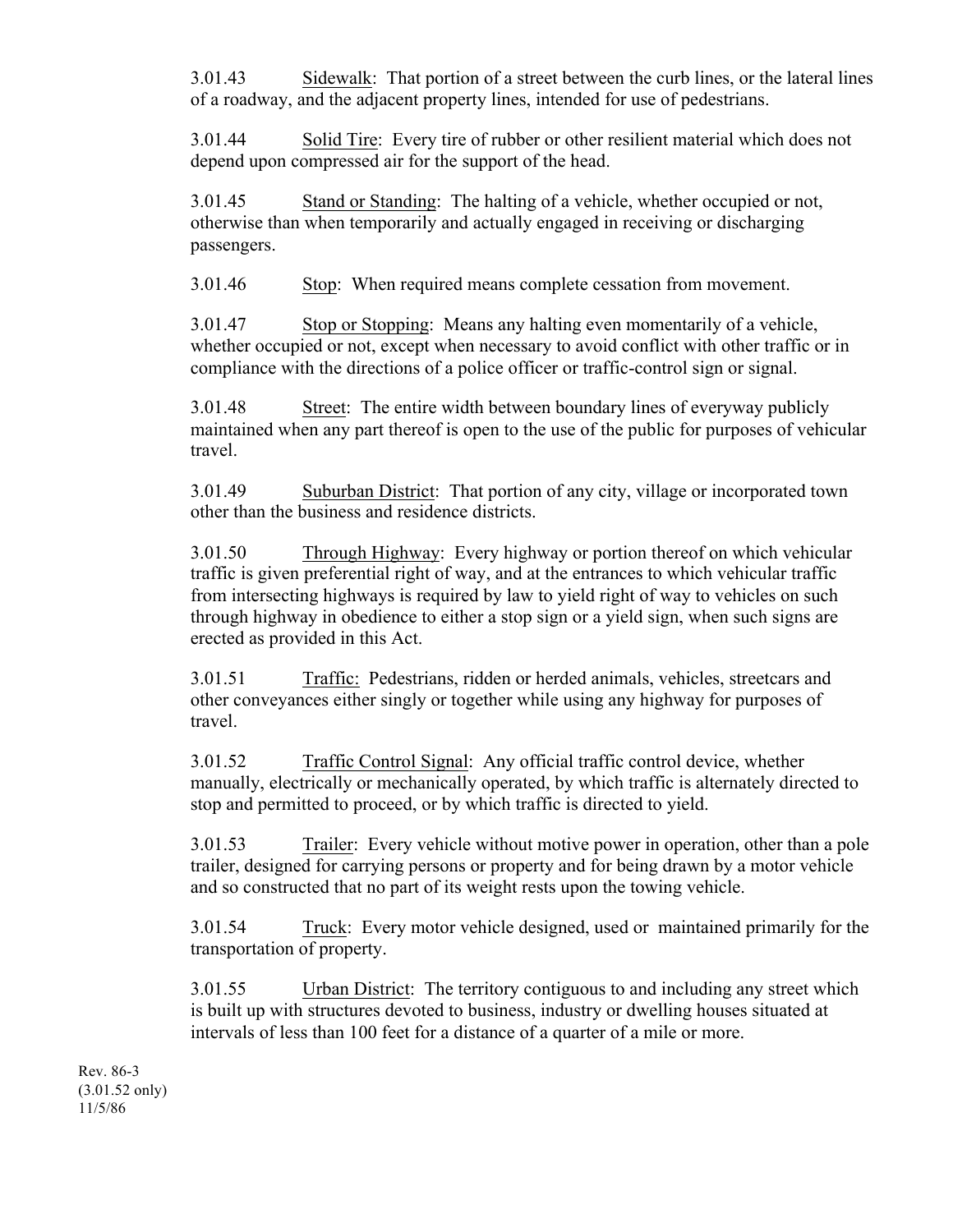3.02 Power to Regulate: The Village shall have the full power to regulate any matter related to traffic or vehicles of any kind in any way which has been granted to it or may be granted to it by the laws of the State of Illinois. Nonexercise by the Village of any power to regulate shall in no way limit or restrict the power of the Village to regulate in the future.

3.03 Parking: The Board of Trustees of the Village may regulate the standing or parking of any vehicle.

> 3.03.01 Time Limits: It shall be unlawful to park any trailer, semitrailer, recreational vehicle, private living coach, or other vehicle except for passenger cars, pickup trucks, or motorcycles on any street in the Village of Pesotum for a period of over 36 hours continuously or for over 36 hours in any 48 hour period.

3.03.02 Parking on Private Property: No person shall park any motor vehicle on private property without the consent of the owner of the private property.

3.03.03 No Parking Areas: No parking of any motor vehicle shall be permitted upon the road or alley surface of the following areas:

A. Either side of U.S. Highway 45 within the village limits;

B. Both sides of Washington Street between Chestnut and Elm Streets;

C. Both sides of the north/south alley running between Lincoln and Madison Streets located between Walnut and Church Streets

D. Both sides of Hickory Street running north / south from Washington Street to Jefferson Street;

E. An area thirty (30) feet in length on the north side of Lincoln Street between Chestnut and Elm Streets as designated by signage;

F. Both sides of Elm Street from the intersection with Adams Street to the intersection with Lincoln Street; and

G. An area thirty-eight (38) feet in length on the north side of Lincoln Street between Chestnut and Elm Streets as designated by signage.

Illegally parked vehicles may be towed and impounded until towing and storage charges are paid.

3.04 Traffic Control Signals: The Board of Trustees may regulate traffic by means of traffic control signals.

> 3.04.01 Defacement of Signals Prohibited: No person shall deface, injure, move, or interfere with any official traffic control signal except upon order from the Board of Trustees.

| Revised 83-3   | Revised 00-5 | Revised 09-1 | Revised 09-5 |
|----------------|--------------|--------------|--------------|
| $3.03.03$ only | 3.03.03      | 3.03.03      | 3.03.03 G    |
|                | 10/4/00      | 4/1/09       | 8/5/09       |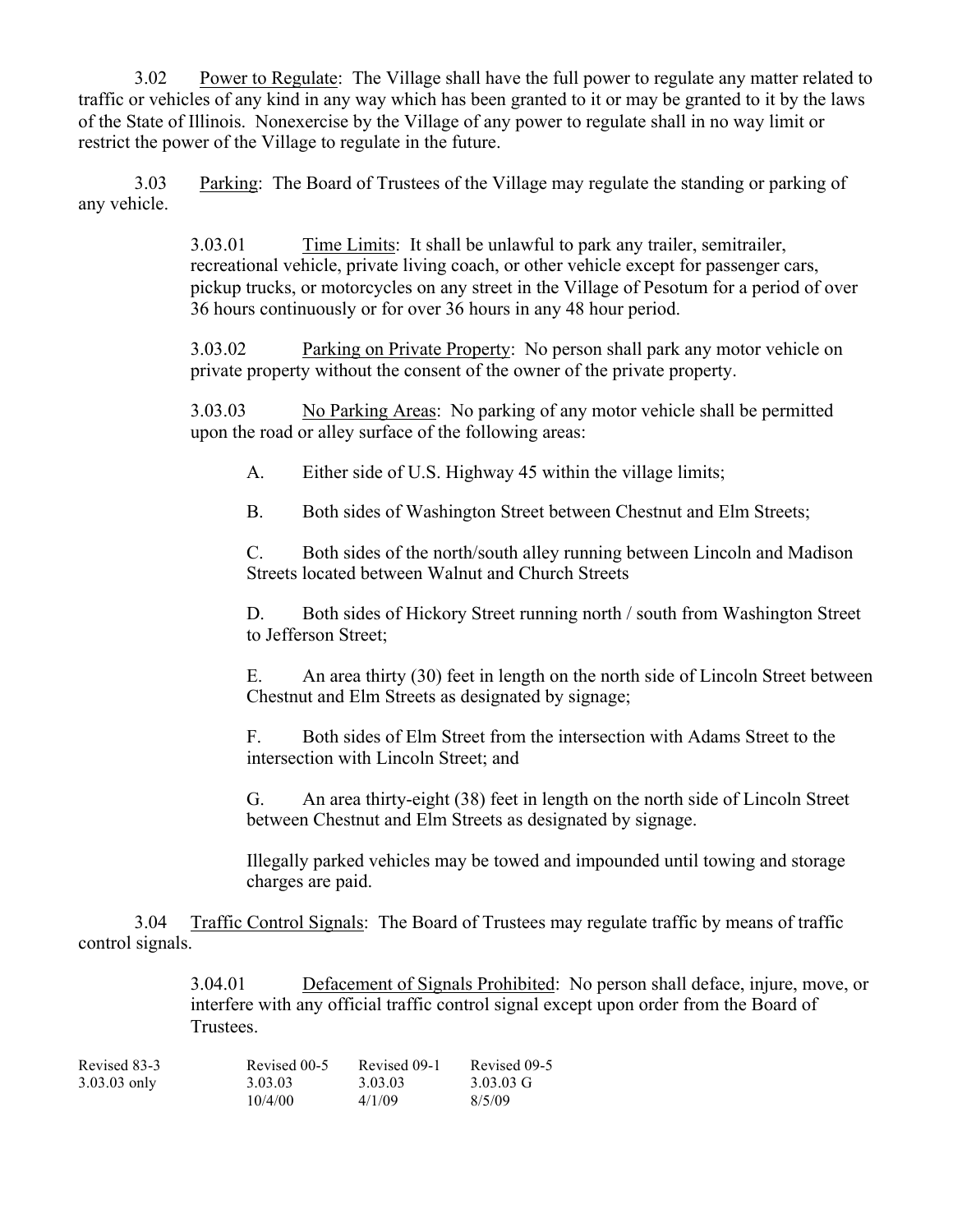3.04.02 Unauthorized Signals Prohibited: No person shall place, maintain, or display upon or in view of any highway any traffic control signal which supports to be or is an imitation of or resembles an official traffic control signal.

3.04.03 Obstruction of Signals Prohibited: No person shall place, maintain, or display any object which obstructs any person's view of an authorized traffic signal.

3.04.04 Removal: Signals or obstructions in violations of Sections 3.04.02 or 3.04.03 may be removed by order of the Board of Trustees.

3.05 Removal of Inoperable Vehicles: The President and the Board of Trustees have determined that the health, safety, comfort and public welfare will be better promoted by the removal of inoperable vehicles from public and private property situated within the boundaries of the Village.

> 3.05.01 Definitions: The following definitions shall apply in the interpretation and enforcement of this Section 3.05:

A. Person: Shall mean any person, firm, partnership, association, corporation, company, or organization of any kind.

B. Vehicle: Shall mean a machine propelled by power other than human power designed to travel along the ground by use of wheels, treads, runners, or slides and transport persons or property or pull machinery and shall include, without limitation, automobile, truck, trailer, motorcycle, tractor, buggy and wagon.

C. Street or Highway: Shall mean the entire width between the boundary lines of every way publicly maintained when any part thereof is open to the use of the public for purposes of vehicular travel.

D. Property: Shall mean any real property within the Village which is not a street or highway.

E. Inoperable Motor Vehicle: Shall mean any motor vehicle from which, for a period of at least thirty days, the engine, wheels, or other parts have been removed, or on which the engine, wheels or other parts have been altered, damaged or otherwise so treated that the vehicle is incapable of being driven under its own motor power.

F. Inoperable Motor Vehicle: Shall not include a motor vehicle which has been rendered temporarily incapable of being driven under its own power in order to perform ordinary service or repair operations nor to any motor vehicles that are kept within a building when not in use, to historic vehicles over 25 years of age, or to a motor vehicle on the premises of a place of business engaged in wrecking or junking of motor vehicles.

G. Abandoned Vehicle: Shall mean any vehicle which is left at any place for such time and under such circumstances as to cause such vehicle reasonably to appear to have been abandoned.

(Revised 14-05) 3.05.01 E. 11/5/14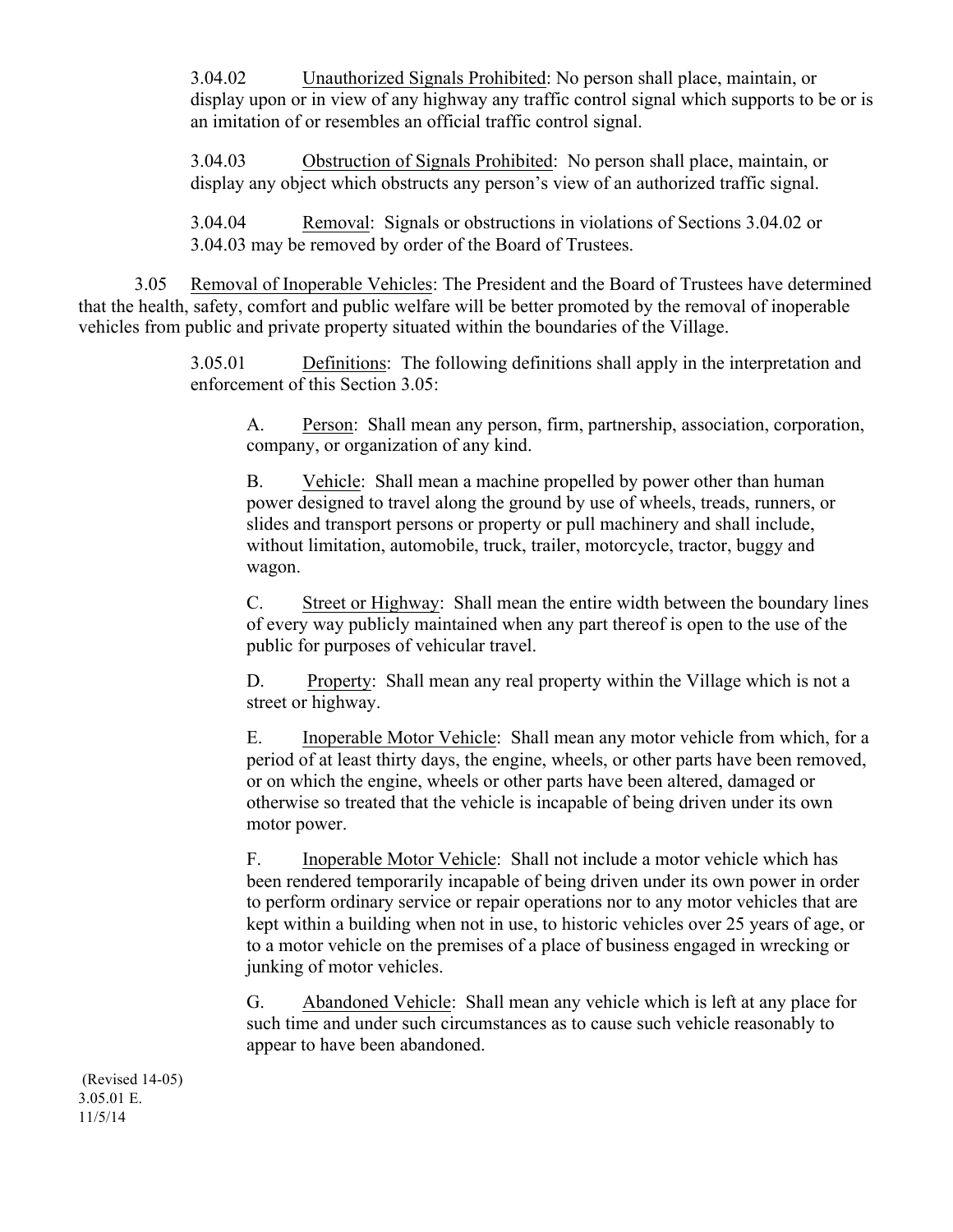3.05.02 Abandonment of Vehicles: No person shall abandon any vehicle within the Village and no person shall leave any vehicle at any place within the Village for such time and under such circumstances as to cause such vehicle reasonably to appear to have been abandoned.

3.05.03 Leaving of Wrecked, Non-Operating Vehicles on the Street: No person shall leave any partially dismantled, non-operating, wrecked or junked vehicle on any street or highway in the Village.

3.05.04 Inoperable Vehicles Declared to Be a Nuisance: Inoperable motor vehicles, as defined herein, whether on public or private property, are hereby declared to be a nuisance.

3.05.05 All persons are required to dispose of any inoperable motor vehicles under their control upon written notice received from the corporate authorities or any person designated by them commanding such disposition of said inoperable motor vehicle.

3.05.06 Impounding: The corporate authorities or any person designated by them is hereby authorized to remove or have removed any vehicle left at any place within the Village which reasonably appears to be in violation of this Section 3.05 or which reasonably appears to be lost, stolen or unclaimed, or which is an inoperable vehicle as defined herein. Such vehicle shall be impounded until lawfully claimed or disposed of in accordance with Chapter 95-1/2, Illinois Revised Statutes, 1965, paragraphs 42-49.

3.05.07 Penalties: Any person violating any of the provisions of this Section 3.05 shall be deemed guilty of a misdemeanor and upon conviction thereof shall be fined in an amount not exceeding \$750.00. Each day such violation is committed or permitted to continue shall constitute a separate offense and shall be punishable as such hereunder.

3.06 One-Way Highways: Highways and alleys designated by resolution or ordinance of the village authorities shall be one-way highways and all vehicles thereon shall move as indicated by the traffic control signs.

> 3.06.01 Driving in the Wrong Direction: It shall be unlawful for any driver to operate any vehicle on any highway or alley designated as a one-way highway or alley by resolution or ordinance, in any direction other than that so designated.

3.07 Speed Limit: The speed limit for vehicles traveling on any street or alley within the Village of Pesotum shall be 30 miles per hour, unless otherwise indicated, and the speed limit for vehicles traveling on U.S. Highway 45 within the Village of Pesotum shall be 40 miles per hour unless otherwise indicated.

> 3.07.01 Speed Limit Signals: The village shall erect appropriate traffic control signals giving notice of the speed limit at the proper place or along the appropriate part or zone of the highway.

| $(Revised 02-1)$ | $(Revised 14-06)$ |
|------------------|-------------------|
| 3.07             | 3.05.07           |
| 5/1/02           | 11/5/14           |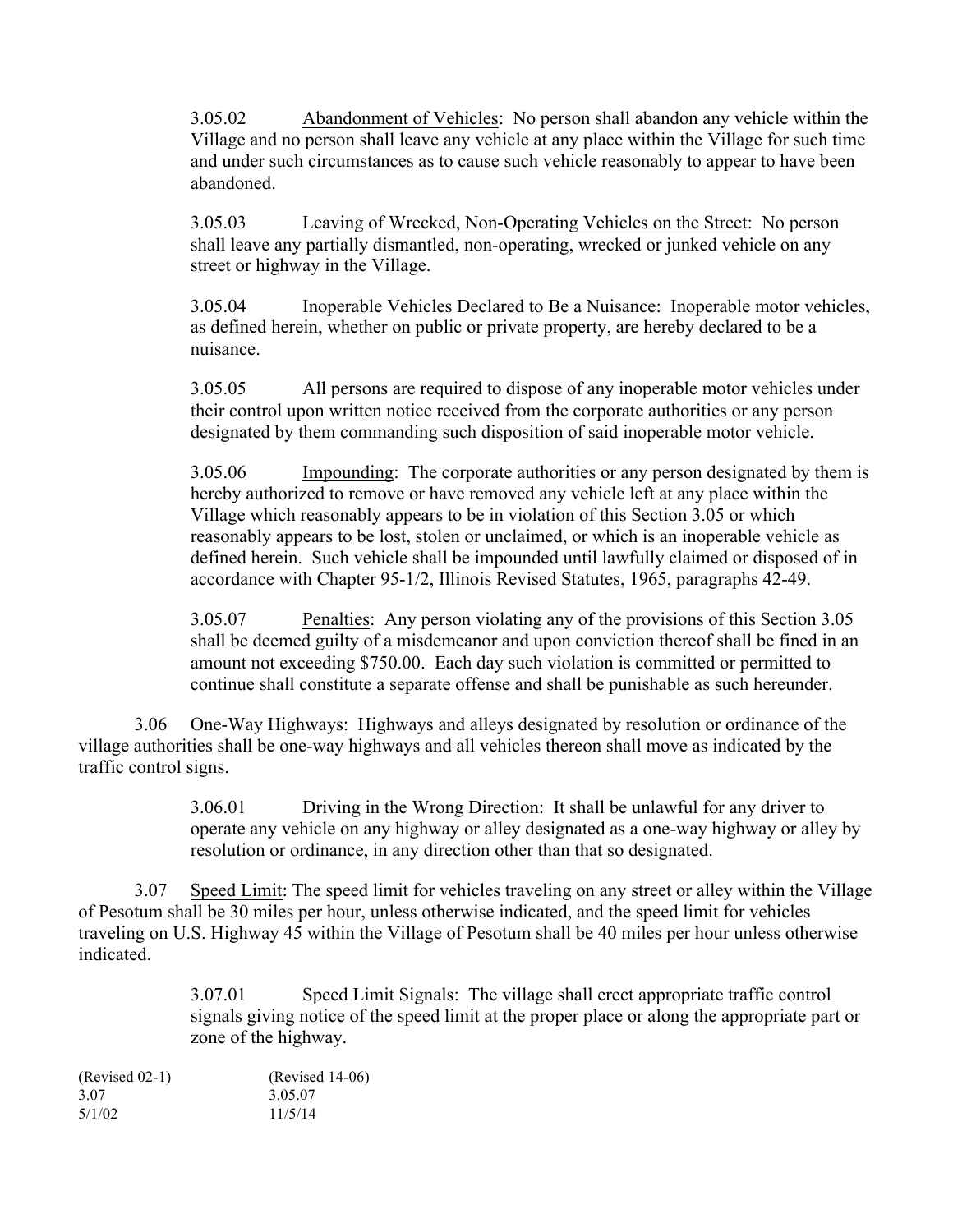3.08 Bicycles: Every person riding a bicycle upon a roadway shall be granted all of the rights and be subject to all of the duties applicable to the driver of a vehicle by the laws of this State declaring rules of the road applicable to vehicles or by the traffic ordinances of this village applicable to the driver of a vehicle except as to those provisions of laws or ordinances which, by their nature, can have no application.

3.09 "U" Turns: No driver shall make a "U" turn.

3.10 Traffic Control Plan: There are hereby designated certain intersections and portions of highways as stop intersections, yield right-of-way intersections, no parking areas, speed limit areas, and other controlled areas and intersections, all as set forth on the following Traffic Control Plan and erection of appropriate traffic signs, signals and markings in accordance therewith is hereby authorized:

3.10.01 Stop Intersections:

Northbound on Madison Street at Adams Street; Southbound on Weasel Drive at Adams Street; Northbound on Elm Street at junction of Elm Street and Adams Street; Southbound on Hickory Street at Adams Street; Northbound and Southbound on Elm Street at Washington Street; Eastbound and Westbound on Washington Street at Elm Street; Eastbound on Washington Street at Chestnut Street; Eastbound and Westbound on Adams Street at Chestnut Street; Westbound on Adams Street at Elm Street; Northbound and Southbound on Elm Street at Lincoln Street; Eastbound and Westbound on Lincoln Street at Chestnut Street; Eastbound on Madison Street at Chestnut Street; Eastbound and Westbound on Madison Street at Hickory Street; Northbound and Southbound on Oak Street at Adams Street; Northbound on Locust Street at Adams Street; Northbound on Walnut Street at Adams Street; Northbound on Church Street at Adams Street; Northbound on Park Street at Adams Street; Eastbound on Jefferson Street at Elm Street; Northbound and Southbound on Locust Street at Lincoln Street; Eastbound and Westbound on Lincoln Street at Locust Street; Northbound and Southbound on Oak Street at Lincoln Street; Southbound on Elm Street at Madison Street; Southbound at North Elm Street on West Adams Street; Eastbound on West Adams Street at North Elm Street; Southbound on Elm Street at Jefferson Street; Eastbound and Westbound on Jefferson Street at Hickory Street; Southbound on Hickory Street at Jefferson Street.

| $(Revised 99-2)$ | $(Revised 02-1)$ | $(Revised 05-1)$ | $(Revised 09-6)$ | $(Revised 14-02)$ |
|------------------|------------------|------------------|------------------|-------------------|
| $3.10.01$ only   | 3.10.01          | 3.10.01          | 3.10.01          | 3.10.01           |
| 6/2/99           | 5/1/02           | 6/1/05           | 12/2/09          | 08/06/14          |

(Revised: 81-1) (Revised 16-03 3.10.01 07/06/16